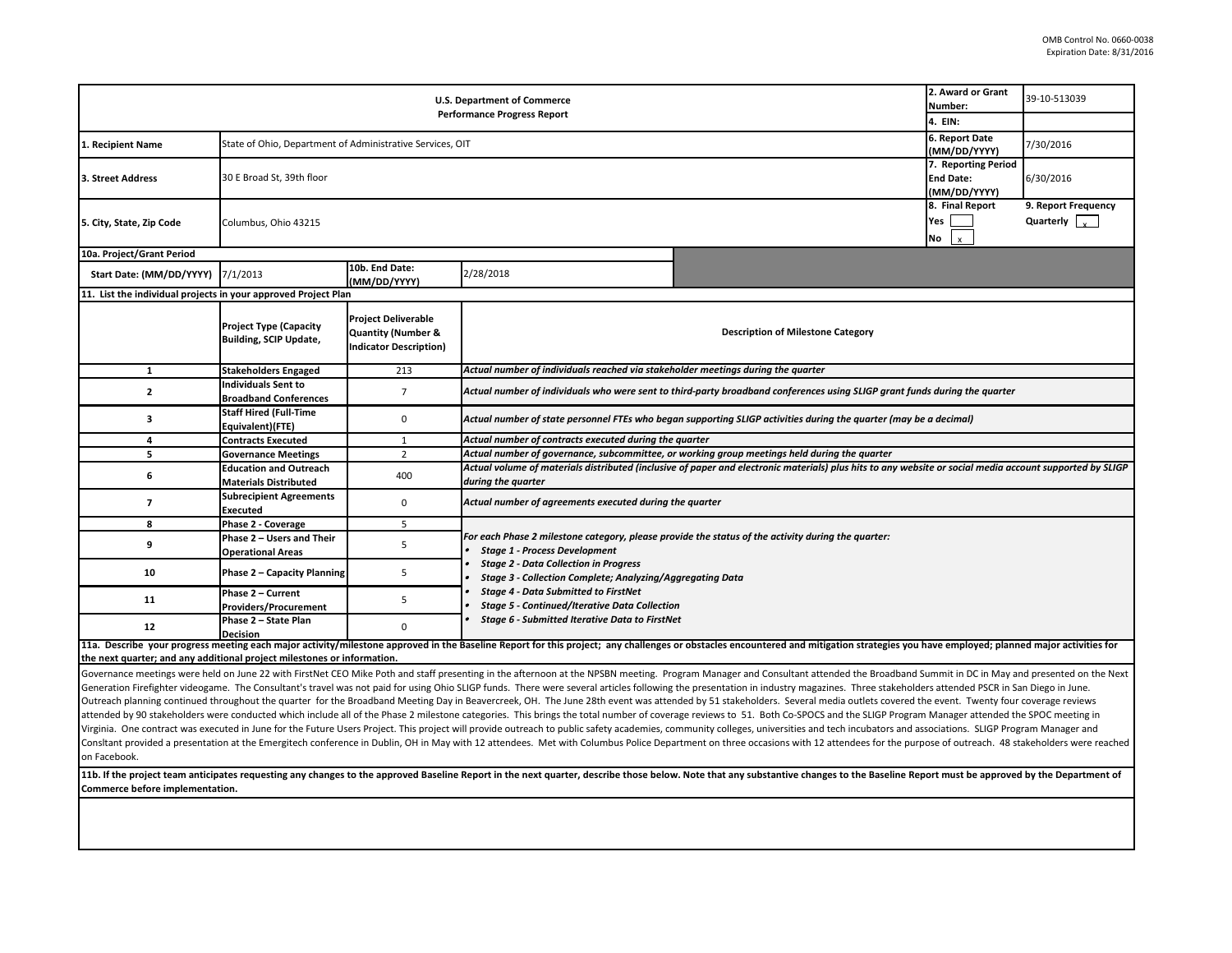**11c. Provide any other information that would be useful to NTIA as it assesses this project's progress.** 

**11d. Describe any success stories or best practices you have identified. Please be as specific as possible.**

The Next Generation Firefighter videogame has been well received. It will move to a virtual reality platform where participants can don an actual "smart helmet". There will be another iteration called Next Generation Param outreach meeting was very effective as a live demo was done during the meeting which had great impact.

**12. Personnel** 

**12a. If the project is not fully staffed, describe how any lack of staffing may impact the project's time line and when the project will be fully staffed.**

| 12b. Staffing Table - Please include all staff that have contributed time to the project. Please do not remove individuals from this table. |                                                                                                                                       |                                          |                                       |                      |                                      |                   |                 |                                         |                                          |
|---------------------------------------------------------------------------------------------------------------------------------------------|---------------------------------------------------------------------------------------------------------------------------------------|------------------------------------------|---------------------------------------|----------------------|--------------------------------------|-------------------|-----------------|-----------------------------------------|------------------------------------------|
|                                                                                                                                             |                                                                                                                                       |                                          |                                       |                      |                                      |                   |                 |                                         |                                          |
| <b>Job Title</b>                                                                                                                            | FTE%                                                                                                                                  | Project (s) Assigned                     |                                       |                      |                                      |                   |                 |                                         | Change                                   |
| <b>SWIC</b>                                                                                                                                 | 0.33                                                                                                                                  |                                          | Spends 30% of FTE on SLIGP activities |                      |                                      |                   |                 |                                         |                                          |
| <b>Grants Administrator</b>                                                                                                                 | 0.4                                                                                                                                   | Spends 40% of FTE on SLIGP activities    |                                       |                      |                                      |                   |                 |                                         | Continued                                |
|                                                                                                                                             |                                                                                                                                       |                                          |                                       |                      |                                      |                   |                 |                                         |                                          |
|                                                                                                                                             |                                                                                                                                       |                                          |                                       |                      |                                      |                   |                 |                                         |                                          |
|                                                                                                                                             |                                                                                                                                       |                                          |                                       |                      |                                      |                   |                 |                                         |                                          |
| 13. Subcontracts (Vendors and/or Subrecipients)                                                                                             |                                                                                                                                       |                                          |                                       |                      |                                      |                   |                 |                                         |                                          |
|                                                                                                                                             | 13a. Subcontracts Table - Include all subcontractors. The totals from this table must equal the "Subcontracts Total" in Question 14f. |                                          |                                       |                      |                                      |                   |                 |                                         |                                          |
| Name                                                                                                                                        | <b>Subcontract Purpose</b>                                                                                                            |                                          | Type<br>(Vendor/Subrec.)              | RFP/RFQ Issued (Y/N) | Contract<br><b>Executed</b><br>(Y/N) | <b>Start Date</b> | <b>End Date</b> | <b>Total Federal Funds</b><br>Allocated | <b>Total Matching Funds</b><br>Allocated |
| Keith Singleton                                                                                                                             |                                                                                                                                       | Website Development/Marketing Consultant |                                       | N                    | Y                                    | 5/23/2014         | 6/30/2015       | \$49,500.00                             |                                          |
| <b>TBD</b>                                                                                                                                  | Marketing and Promotion                                                                                                               |                                          | Vendor                                | N                    | N                                    |                   |                 | \$18,000.00                             |                                          |
| <b>ATST</b>                                                                                                                                 | Data Collection                                                                                                                       |                                          |                                       | N                    | $\vee$                               | 8/1/2015          | 12/31/2018      | \$623,040.00                            |                                          |
| <b>TBD</b>                                                                                                                                  | <b>SCIP Consultant</b>                                                                                                                |                                          | Vendor                                | N                    | N                                    |                   |                 | \$21,000.00                             |                                          |
| <b>TBD</b>                                                                                                                                  | MOU/MOA Consultant                                                                                                                    |                                          | Vendor                                | N                    | N                                    |                   |                 | \$36,480.00                             |                                          |
| CAI, Inc                                                                                                                                    | Project Manager                                                                                                                       |                                          | Vendor                                | N                    | Y                                    | 9/30/2013         | 3/31/2018       | \$423,335.00                            |                                          |
| CAI, Inc                                                                                                                                    | Outreach Coordinator                                                                                                                  |                                          | Vendor                                | N                    | $\vee$                               | 9/30/2013         | 3/31/2018       | \$271,848.00                            |                                          |
| Diversity Search Group                                                                                                                      | <b>Budget Analyst</b>                                                                                                                 |                                          | Vendor                                | N                    | $\checkmark$                         | 4/12/2014         | 3/31/2018       | \$135,472.00                            |                                          |
| <b>ATST</b>                                                                                                                                 | Phase One                                                                                                                             |                                          | Vendor                                | $\mathbf{v}$         | $\mathbf{v}$                         | 11/12/2014        | 12/31/2018      | \$660,000.00                            |                                          |
| Sophisticated Systems                                                                                                                       | Future Users Project Outreach Consultants                                                                                             |                                          | Vendor                                | N                    | $\mathbf{v}$                         | 6/1/2016          | 3/31/2018       | \$331,500.00                            |                                          |
|                                                                                                                                             | 13b. Describe any challenges encountered with vendors and/or subrecipients.                                                           |                                          |                                       |                      |                                      |                   |                 |                                         |                                          |
| none                                                                                                                                        |                                                                                                                                       |                                          |                                       |                      |                                      |                   |                 |                                         |                                          |